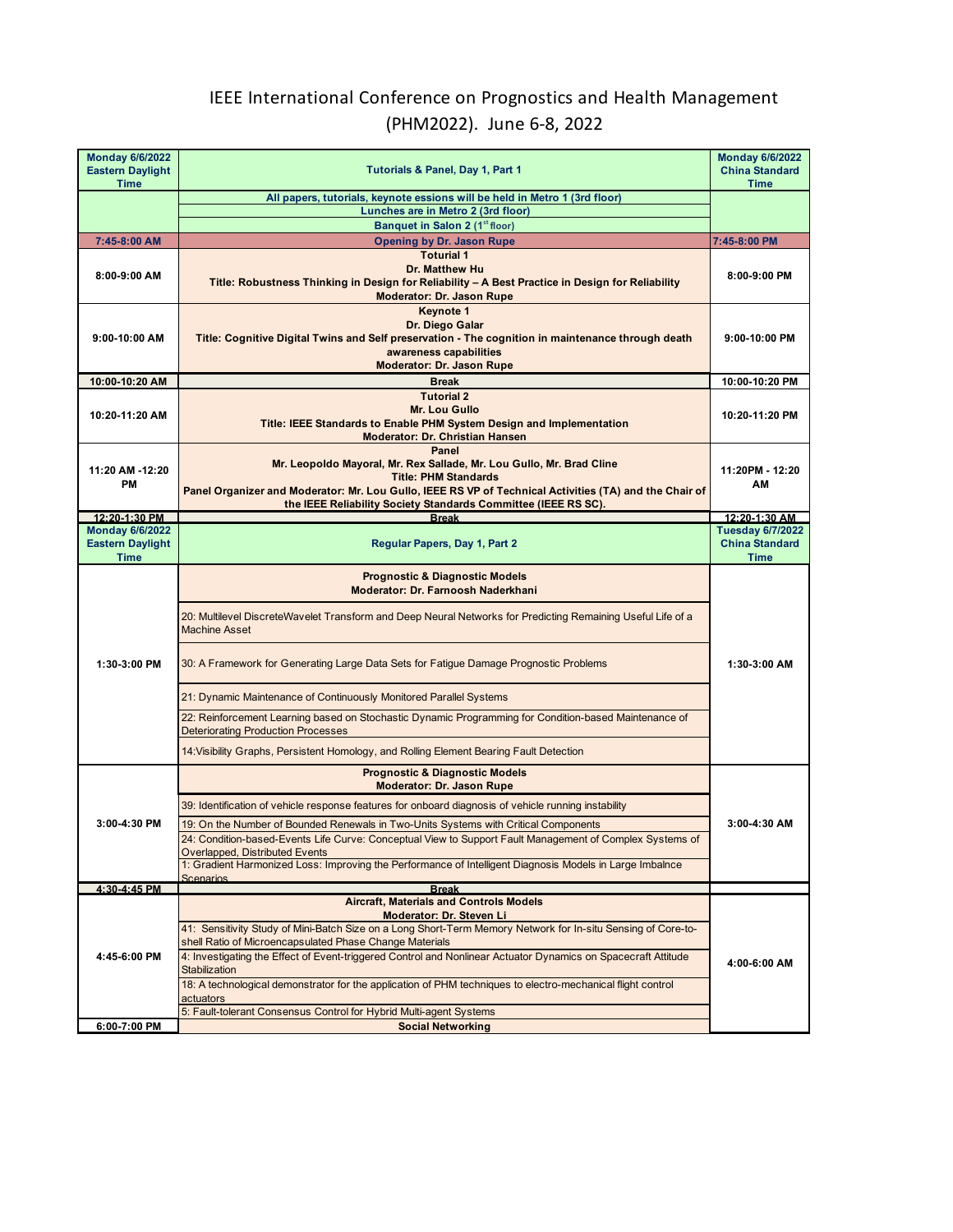|                                                                   | Regular Papers, Day 2, Part 1                                                                                                                                                                                                                              |                                                                                     |
|-------------------------------------------------------------------|------------------------------------------------------------------------------------------------------------------------------------------------------------------------------------------------------------------------------------------------------------|-------------------------------------------------------------------------------------|
| <b>Tuesday 6/7/2022</b><br><b>Eastern Daylight</b>                |                                                                                                                                                                                                                                                            | <b>Tuesday 6/7/2022</b><br><b>China Standard</b>                                    |
| <b>Time</b>                                                       |                                                                                                                                                                                                                                                            | <b>Time</b>                                                                         |
| 7:00-8:30 AM                                                      | <b>Prognostic &amp; Diagnostic Models</b><br>Moderator: Dr. Steven Li                                                                                                                                                                                      |                                                                                     |
|                                                                   | 6: A Novel Fault Diagnosis Method Based on Semisupervised Contrast Learning                                                                                                                                                                                |                                                                                     |
|                                                                   | 29: An Integration of Spectrum Analysis and Attention-based Network for Condition Monitoring of Vibration<br>Components                                                                                                                                    | 7:00-8:30 PM                                                                        |
|                                                                   | 9: Using UTAUT, TTF, and PR integrating model to evaluate employees' acceptance and behavioral intention of<br>PHM-based system in the military industry                                                                                                   |                                                                                     |
|                                                                   | 13: Health Performance Interval Prediction Of Pumped Storage Unit Based On Multi-Objective Optimization                                                                                                                                                    |                                                                                     |
|                                                                   | 15: Deep Feature Learning Based Fault Detection with High-Frequency Signals                                                                                                                                                                                |                                                                                     |
| 8:30-8:45 AM                                                      | <b>Break</b>                                                                                                                                                                                                                                               |                                                                                     |
|                                                                   | <b>Prognostic &amp; Diagnostic Models</b><br>Moderator: Dr. Guanyu Piao                                                                                                                                                                                    |                                                                                     |
|                                                                   | 31: Lifelong Learning for Bearing Fault Diagnosis with Incremental Fault Types                                                                                                                                                                             |                                                                                     |
|                                                                   | 32: Obvious Decision Boundary based Open Set Recognition for Industrial Equipment Fault                                                                                                                                                                    | 8:45-10:30 PM                                                                       |
| 8:45-10:30 AM                                                     | 36: Imbalanced fault diagnosis of rolling bearing using a deep gradient improved generative adversarial network                                                                                                                                            |                                                                                     |
|                                                                   | 37: A Deep Ensemble Learning Model for Rolling Bearing Fault Diagnosis                                                                                                                                                                                     |                                                                                     |
|                                                                   | 45: A Multivariate Time Series Anomaly Detection Method Based on Generative Model                                                                                                                                                                          |                                                                                     |
| 10:30-10:45 AM                                                    | <b>Break</b>                                                                                                                                                                                                                                               |                                                                                     |
| <b>Tuesday 6/7/2022</b><br><b>Eastern Daylight</b><br><b>Time</b> | <b>Keynotes &amp; Panel</b>                                                                                                                                                                                                                                | <b>Tuesday &amp;</b><br>Wednesday 6/7/22-<br>6/8/2022 China<br><b>Standard Time</b> |
| 10:45-11:45 AM                                                    | <b>Tutorial 3</b><br>Dr. Diego Galar<br>Title: Prognostics and Remaining Useful Life (RUL) Estimation: Predicting with Confidence (2022)<br><b>Moderator: Dr. Christian Hansen</b>                                                                         | 10:45-11:45 PM                                                                      |
| 11:45AM-12:45 PM                                                  | <b>Keynote 2</b><br>Dr. Judy Jin<br>Title: Data Fusion Research Opportunities and Challenges in PHM<br><b>Moderator: Dr. Christian Hansen</b>                                                                                                              | 11:45-12:45 PM                                                                      |
| 12:45-2:00 PM                                                     | <b>Break</b>                                                                                                                                                                                                                                               | 11:45 PM-12:45                                                                      |
| 2:00-3:00 PM                                                      | Panel<br>Drs. Brian Murray, Raja Ramakrishnan, Shanelle Foster.<br>Title: Fail-safe and fault tolerant designs: Methodologies and examples in transportation<br>Panel Organizer and Moderator: Dr. Bruno Lequesne, E-Motors Consulting, and IEEE TEC Chair |                                                                                     |
| 3:00-6:00 PM                                                      | <b>Break</b>                                                                                                                                                                                                                                               | 2:00-3:00AM                                                                         |
| 6:00 PM                                                           | <b>Banquet</b>                                                                                                                                                                                                                                             |                                                                                     |